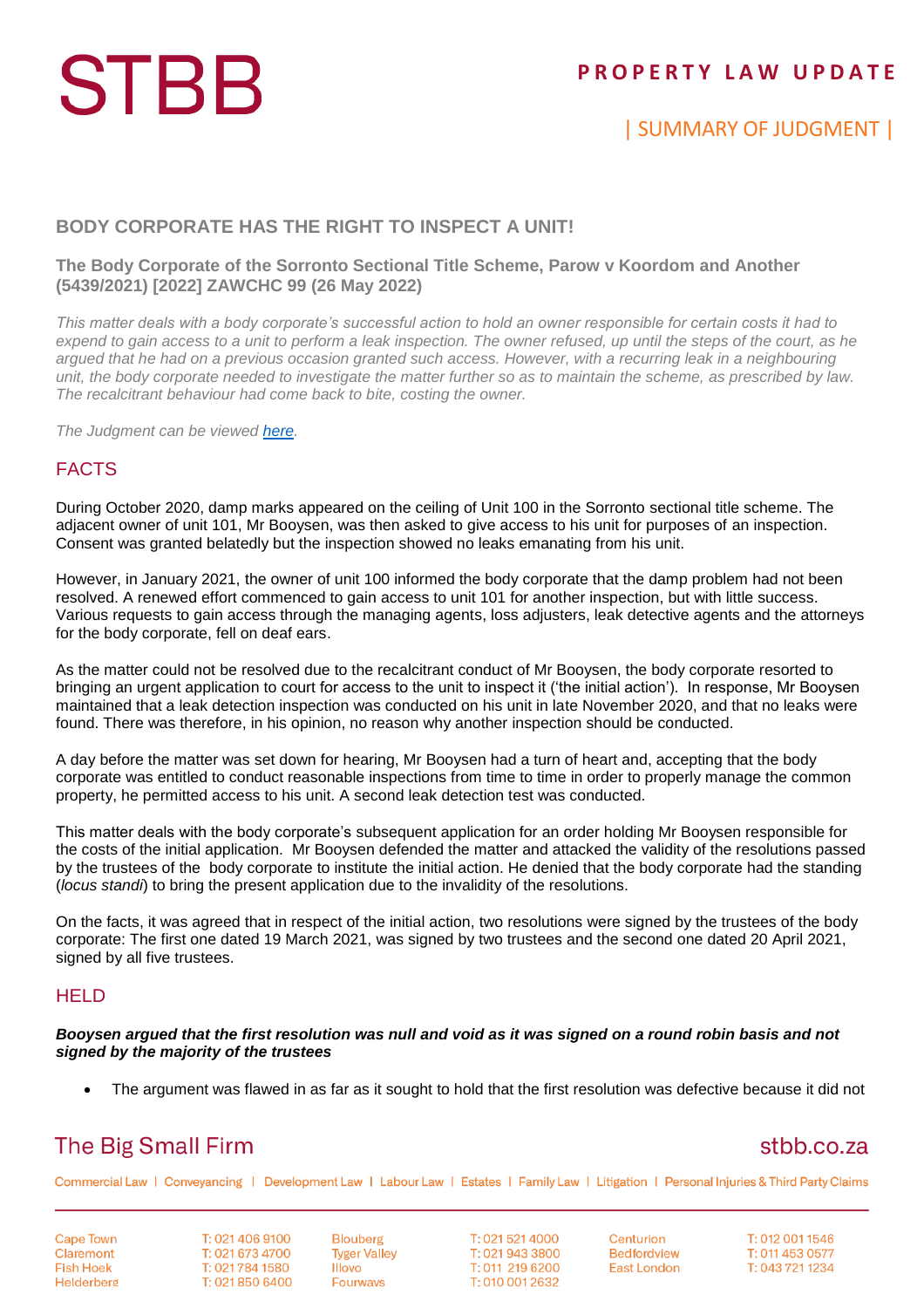## **P R O P E R T Y L A W U P D A T E**

# **STBB**

## | SUMMARY OF JUDGMENT |

record the date, place and time, or that it was signed on a round robin basis.

- It is common practice, with the onslaught and the lagging effects of Covid19, that trustees, shareholders, governing bodies and directors meet virtually and sign documents via round robin. To suggest that because same is not catered for in the Management Rules of the body corporate, any resolution would be fatally defective, is unplausible and unreasonable.
- Regulation (5) of the Management Rules specifically caters for a trustee meeting by "any other method" which in would encompass and encapsulate the extension of the method of signing resolutions. It would be absurd to consider or apply anything to the contrary.
- Further, the first resolution was clear in its content as to what the intended purpose thereof was. There can be no doubt thereon, as the urgent application was brought, and ensuing litigation commenced through the duly appointed managing agent of the body corporate.

#### *Second resolution did not have the word "special" in the heading*

Regulation 10(1)(b) of the statutory Management Rules states:

*"No document signed on behalf of the body corporate is valid and binding unless it is signed on the authority of a trustee resolution by –*

- *(a) two trustees or the managing agent, in the case of a clearance certificate... ; and*
- *(b) two trustees or one trustee and the managing agent in the case of any other document."*
- Notwithstanding the above, a "trustee resolution" in practise can take the format of either being a general or special resolution. Because this is not specifically stated for in the Management Rules, a resolution is a resolution if signed in the manner dictated above. The content would surely not be considered null and void simply because the word "special" was recorded thereon. The resolution was special in nature and specific in intent.
- Thus the second resolution having been signed by all five trustees was simply an extension and underscored the content and purpose of the first resolution. To infer that the second resolution was "installed" for the purposes of remedying a purported shortcoming of the first resolution, is incorrect. The signing of the second resolution did not provide the body corporate with any additional material or substantial advantage.
- The trustees complied with rule 11(1)(a) of the Management Rules in order to give effect to or ratify the first resolution which should be seen as commendable corporate governance compliance by a board of trustees. It must be remembered that trustees typically do not meet daily or weekly but normally once a quarter. It is therefore, not uncommon for them to manage the affairs of the body corporate as they deem fit. *Ad hoc* and informal meetings are often held in order to deal with incidents without having to call or convene a formal meeting of the trustees. To thus infer and consider the actions of the body corporate's trustees to have held a trustees meeting in terms of section 11(1) (a) of the Management Rules, as being untoward, or for sinister reasons and/or ulterior motives, is not sustainable and must be rejected.

#### *Was it ratification of the first resolution?*

 Ratification is "the action of signing or giving formal consent to a treaty, contract or agreement, making it officially valid."

## **The Big Small Firm**

### stbb.co.za

Commercial Law | Conveyancing | Development Law | Labour Law | Estates | Family Law | Litigation | Personal Injuries & Third Party Claims

**Cape Town** Claremont **Fish Hoek** Helderberg

T: 021 406 9100 T: 021 673 4700 T: 021 784 1580 T: 021 850 6400 **Blouberg Tyger Valley Illovo Fourways** 

T: 021 521 4000 T: 021 943 3800 T: 011 219 6200 T: 010 001 2632

Centurion **Bedfordview East London** 

T: 012 001 1546 T: 011 453 0577 T: 043 721 1234